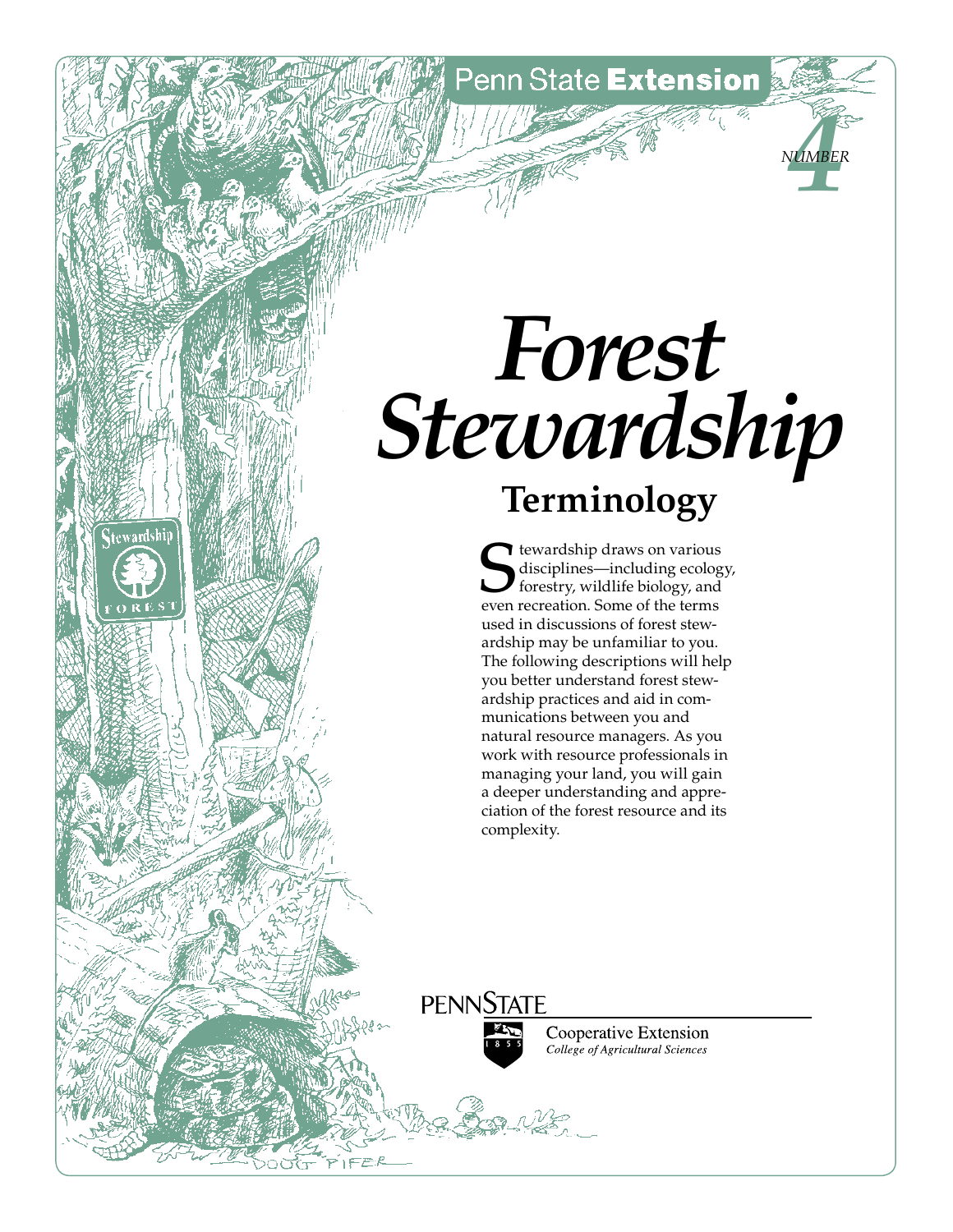Advanced regeneration—seedlings or saplings present in the understory before harvesting mature trees in the overstory.

Aesthetics—forest value, rooted in beauty and visual appreciation, affording inspiration, contributing to the arts, and providing a special quality of life.

Afforestation—the establishment of forest trees by planting or seeding an area not previously forested.

Agroforestry—a cultivation system combining agriculture and forestry where trees and crops are interplanted; not common to Pennsylvania.

Allegheny hardwood type—a portion of the northern hardwood forest in Pennsylvania, of which black cherry, white ash, and tulip poplar are major components.

Area sensitive species—plants or animals with very specific habitat requirements that are susceptible to population decline when their habitat is altered.

Aspect—the orientation of a slope with respect to the compass; the direction toward which a slope faces; north facing slopes are generally cooler than south facing slopes.

**Basal area**—a measurement of the cross-sectional area of a tree trunk in square feet at breast height. Basal area (BA) of a forest stand is the sum of the basal areas of the individual trees, and is reported as BA per acre.



## Best management practices

(BMPs)—practices recommended by agencies or organizations to control pollution and erosion off a harvested site.

Biological diversity-the variety of plants and animals, the communities they form, and the ecological functions they perform at the genetic, stand, landscape, and regional levels.

**Biological maturity**—the point in the life cycle of a tree at which there is no net biomass accumulation; the stage before decline when annual growth is offset by breakage and decay.

Biological simplification-the reduction of biological diversity that results from altering the environment in ways that favor, either directly (e.g., through management) or indirectly (e.g., through pollution), certain species over many others.

**Biomass**—the total weight of all organisms in a particular population, sample, or area; biomass production may be used as an expression of site quality. Biomass is also defined as a wood product, usually in the form of wood chips, for energy production.

**Biome**—the largest ecological unit, distinguished by an extensive complex of terrestrial communities, corresponding to a particular climatic zone or region, and associated with an environmental region such as the northern coniferous forest, the Great Plains, the tundra, or as in Pennsylvania, the eastern temperate hardwood biome.

**Board foot**—a unit of wood 1 inch thick, 12 inches long, and 12 inches wide. One board foot contains 144 cubic inches of wood.

**Bole**—the main trunk of a tree.

**Browse**—portions of woody plants including twigs, shoots, and leaves used as food by such animals as deer.

**Buffer strips**—forestland left relatively undisturbed to lessen visual or environmental impacts of timber harvesting, usually along a road or waterway.

**Canopy**—the upper level of a forest, consisting of branches and leaves of taller trees. A canopy is complete (or has 100 percent cover) if the ground is completely hidden when viewed from above the trees.

**Carrying capacity**—the maximum amount of animal or plant life that a particular forest environment can support indefinitely without ecosystem degradation, given the limitations of food, shelter, competition, predation, and other available resources; usually expressed in terms of an individual species.

Clearcutting—a harvesting and regeneration technique that removes all the trees, regardless of size, on an area in one operation. Clearcutting is most often used with species like aspen or black cherry, which require full sunlight to reproduce and grow well, or to create specific habitat for certain wildlife species. Clearcutting produces an even-aged forest stand.

Commercial forestland—see *timberland*.

**Community**—a collection of living organisms in a defined area that function together in an organized system through which energy, nutrients, and water cycle.

**Conservation**—the wise use and management of natural resources to ensure its existence and function in perpetuity.

Consumptive activities—forest uses which involve the removal of something from the site (hunting, fishing, timber harvesting). Nonconsumptive activities include hiking, bird watching, and nature study.

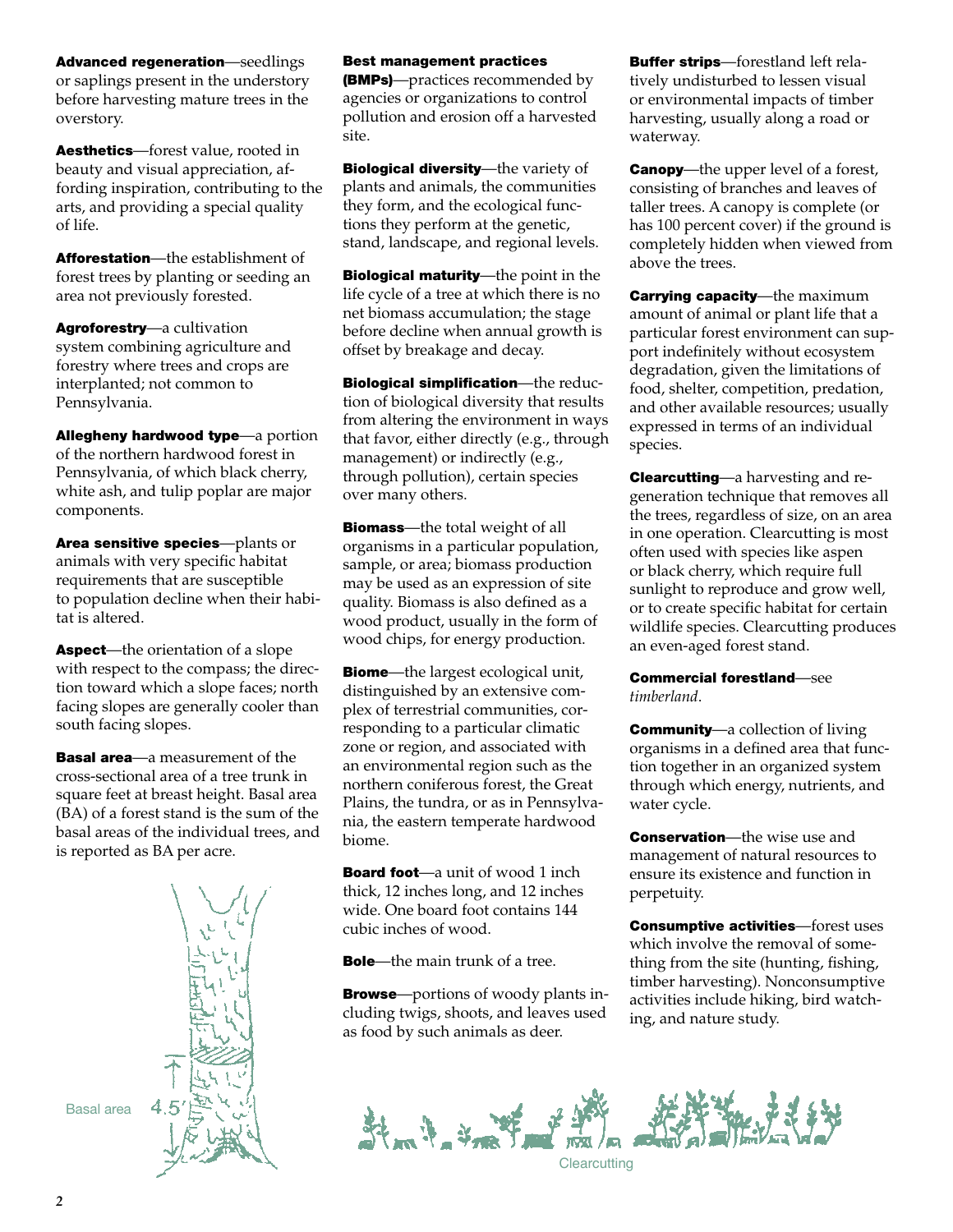**Corridor**—a strip of wildlife habitat, unique from the landscape on either side of it, that links one isolated ecosystem "island" (e.g., forest fragment) to another. Corridors allow certain species access to isolated habitat areas, which consequently contributes to the genetic health of the populations involved.

**Covert**—a geographic unit of cover for wildlife (usually game); for example, a thicket or underbrush sheltering grouse or deer.

**Crop tree**—a term traditionally reserved to describe a tree of a commercially desirable species, with the potential to grow straight, tall, and vigorously. However, a crop tree can be one selected for nontimber purposes (varying with landowner objectives), such as mast production or den tree potential.

**Crown class**—an evaluation of an individual tree's crown in relation to its position in the canopy and the amount of full sunlight it receives. The four recognized categories are: dominant (D), codominant (C), intermediate (I), and overtopped or suppressed (S). (See figure above.)

**Cull**—a tree of such poor quality that it has no merchantable value in terms of the product being cut. However, a timber cull tree may have value for wildlife or aesthetics.

dbh—see *diameter at breast height*.

Deforestation—the unintentional or intentional conversion of land use from forest to nonforest. Associated with nonrenewable timber harvest-





ing practices in ecologically sensitive areas, such as tropical rainforests.

**Den tree**—a tree with cavities in which birds, mammals, or insects such as bees may nest (also known as cavity tree).

Diameter at breast height (dbh)—the diameter of the tree measured at 4.5 feet above ground level. The abbreviation generally is written without capital letters and without periods.

Diameter-limit cut—a timber harvesting treatment in which all trees over a specified diameter may be cut. Diameter-limit cuts often result in high-grading.

Disturbance-a natural or humaninduced environmental change that alters one or more of the floral, faunal, and microbial communities within an ecosystem. Timber harvesting is the most common human disturbance. Windstorms and fire are examples of natural disturbance.

**Easement**—the transfer of rights (usually development) associated with the land to a conservancy or public agency through purchase or donation. Easements are used as a conservation tool to retain the natural resources on land and reduce its likelihood to be used in undesirable ways.

**Ecology**—the study of interactions between living organisms and their environment.

Economic maturity—the point in the life cycle of a tree or stand when harvesting can be be most profitable, i.e., when the rate of value increase of an individual tree or stand falls below a desired alternative rate of return.

Ecosystem—a natural unit comprised of living organisms and their interactions with their environment, including the circulation, transformation, and accumulation of energy and matter.

**Ecotype**—a genetic subdivision of a species resulting from the selective action of a particular environment and showing adaptation to that environment. Ecotypes may be geographic, climatic, elevational, or soil related. Red maples and northern red oaks are both adapted to moist soils, but can also be found on drier sites where the genetic difference is their enhanced ability to retain water.

**Edge**—the boundary between open land and woodland or between any two distinct ecological communities. This transition area between environments provides valuable wildlife habitat for some species, but can be problematic for sensitive species, due to increased predation and parasitism.

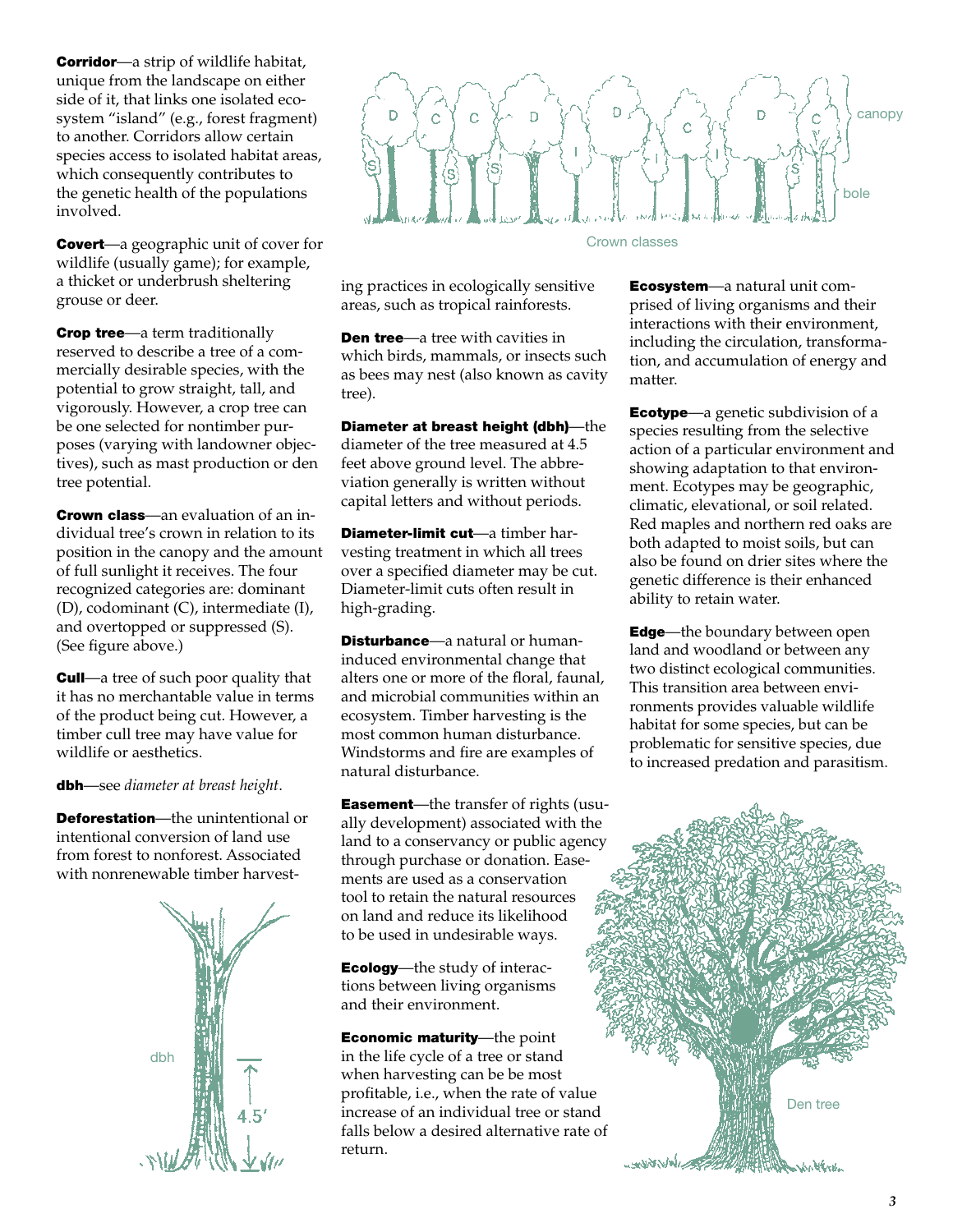

Even-aged stand

Emergent wetlands—a class of wetland dominated by grasses, sedges, rushes, forbs, and other rooted, waterloving (possibly broad-leaved) herbaceous plants that emerge from the water or soil surface; marshes are an example.

Endangered species—species in danger of extinction throughout all or a significant part of their range. Protection mandated by the United States Endangered Species Act, 1973.

Epicormic branching—branching that occurs on the tree trunk after other branches have developed higher; usually occurs from drastically modified environmental conditions, such as increased sunlight.

Even-aged stand—a group of trees that do not differ in age by more than 10 to 20 years or by 20 percent of the rotation age.

**Extirpation**—the eradication of a species from a portion of its natural range.

**Forest**—a biological community dominated by trees and other woody plants.

**Forest health**—the condition of a forest, taking into consideration its age, structure, vigor, and the presence of insects and diseases.

## Forest interior dependent

species—animal species that depend upon extensive areas of continuous, unbroken forest habitat to live and reproduce, and are susceptible to higher rates of predation and population decline when interior forest habitat is fragmented or disturbed.

Forest inventory—the survey of a forest landowner's property. Inventories are conducted by sampling plots to estimate average conditions across forest stands. The summation of stand data represents the inventory. (See *stand analysis*.)

Forest recovery-the complex natural process by which floral, faunal, and microbial communities respond to disturbance in the forest ecosystem. More resilient ecosystems respond rapidly to disturbance, returning to the predisturbance ecological state within a relatively short time period (perhaps decades as opposed to centuries).

Forest stewardship-the wise care and use of forest resources to ensure their health and productivity for years to come.

Forest types—associations of tree species that commonly occur because of similar ecological requirements. Pennsylvania's three major forest types are oak-hickory, northern hardwoods, and Allegheny hardwoods.

Forested wetland—an area characterized by woody vegetation over 20 feet tall where soil is at least periodically saturated with or covered by water.

**Fragmentation**—the segmentation of a large tract or contiguous tracts of forest to smaller patches, often isolated from each other by nonforest habitat. Results from the collective impact of residential and commercial development, highway and utility construction, and other piecemeal land use changes.

Genotype-growth or development characteristics dependent on genetic information. The genetic constitution of an organism or a species in contrast to its observable characteristics.

Girdling—a method of killing unwanted trees by cutting through the living tissues around the bole. Can be used instead of cutting to prevent felling damage to nearby trees. Girdled trees can provide cavities and dead wood for wildlife and insects.

**Guild**—species similar in their habitat needs as well as their response to habitat changes (e.g., ovenbird and woodthrush). One species in a guild is often used to represent the others when developing a stewardship management plan.

Habitat-the geographically defined area where environmental conditions (e.g., climate, topography) meet the life needs (e.g., food, shelter) of an organism, population, or community.



Harvesting-the process of cutting, removing, and processing trees from the forest.

High-grading—a type of timber harvesting in which larger trees of commercially valuable species are removed with little regard for the quality, quantity, or distribution of trees and regeneration left on the site; often results when a diameter-limit harvest is imposed.

Horizontal structure—the spatial arrangement of plant communities; a complex horizontal structure is characterized by diverse plant communities within a given geographic unit.

Improvement cut-any cutting treatment used to alter species composition and tree spacing to realize ownership objectives. Thinning is a type of improvement cut.

Indicator species-species with such specialized ecological needs that they can be used for assessing the quality, condition, or extent of an ecosystem on the basis of their presence and density, or the accumulation and effect of materials in their tissues.

Interfering plants—competing plants that interfere with the germination and growth of desirable seedlings by casting dense shade across the forest floor.

**Land ethic**—the principles and values guiding our use and treatment of the land. Forest stewardship is a land ethic. (See *forest stewardship*.)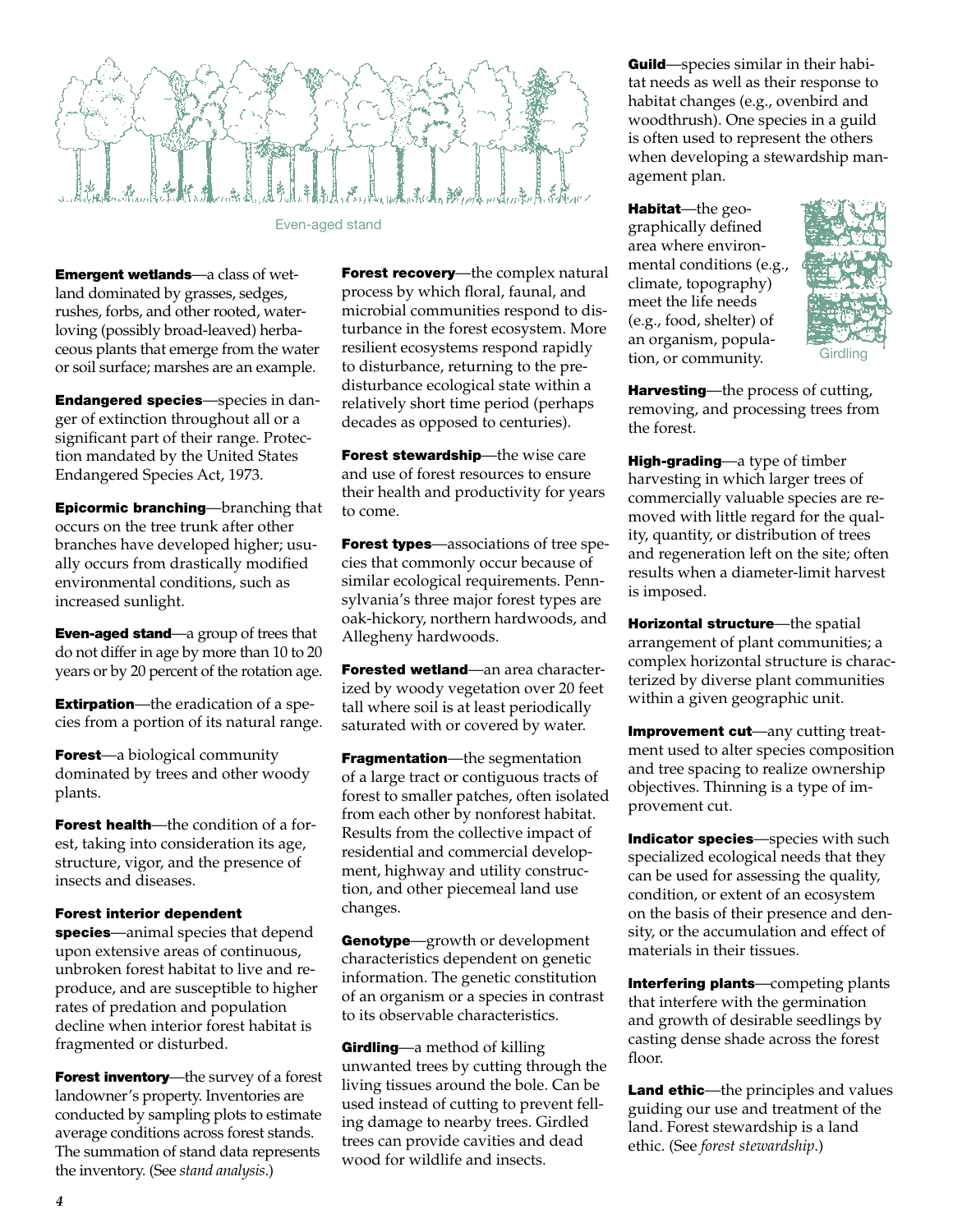Logger—the professional hired to harvest trees from the forest.

Management plan—a document prepared by natural resource professionals to guide and direct the use and management of a forest property. It consists of inventory data and prescribed activities designed to meet ownership objectives.

Mast—all fruits of trees and shrubs used as food for wildlife. Hard mast includes nutlike fruits such as acorns, beechnuts, and chestnuts. Soft mast includes the fleshy fruits of black cherry, dogwood, and serviceberry.

Maturity—see *economic maturity* and *biological maturity*.

Microsite—the environment at a small, localized area; includes biotic, climatic, topographic, and soil conditions at the specific site.

Multiple use and value—a conceptual basis for managing a forest area to yield more than one use or value simultaneously. Common uses and values include aesthetics, water, wildlife, recreation, and timber.

Natural resources professionals—

specially trained and educated natural resources managers who work with landowners and the land to achieve sustainable goals from wildlife to harvesting and regeneration.

Neotropical birds—birds that breed in the northern hemisphere during summer months, and winter in tropical regions (e.g., woodthrush or barn swallows). One-third of Pennsylvania's breeding birds are neo-tropical migrants.

**Niche**—the physical and functional location of an organism within an ecosystem; where a living thing is found and what it does there.

Nonindustrial private forestland (NIPF)—see *private forestland*.

Nonrenewable resource-a naturally occurring resource whose quantity is diminished by use.

**Old-growth**—forests that approximate the structure, composition, and functions of native forests prior to European settlement. They vary by forest type, but generally include more large trees, canopy layers, standing snags, native species, and dead organic matter than do young or intensively managed forests.

**Patch**—a small area of a particular ecological community surrounded by distinctly different ecological communities, such as a forest stand surrounded by agricultural lands or a small opening surrounded by forestland.

Patch dynamics-the process of recolonization by plant and wildlife species following the creation of a patch. Small patches and ones close to a source of plant and animal species will be recolonized faster than larger, more isolated patches.

Phenotype—outward appearance or physical attributes of an organism resulting from both the effects of the environment and genetic makeup.

Pole stand—a stand of trees with dbh ranging from 5 to 9 inches.

**Population**—a group of individuals of one plant or animal taxon (species, subspecies, or variety).

Precommercial thinning—the removal of trees (sapling to pole stage) to concentrate growth on desired trees; usually does not generate financial return.

**Preservation—a management phi**losophy or goal which seeks to protect indigenous ecosystem structure, function, and integrity from human impacts. Management activities are generally excluded from "preserved" forests.

Private forestland (PFL)-forestland owned by a private individual, group, or corporation not involved in wood processing.

Rare species—species which exist only in one or a few restricted geographic areas or habitats or occur in low numbers over a relatively broad area.

Reforestation—the reestablishment of forest cover by natural or artificial means on areas recently supporting forest cover.

Regeneration—the replacement of one forest stand by another as a result of natural seeding, sprouting, planting, or other methods; also young trees which will develop into the future forest.

Regeneration cut—a timber harvest designed to promote and enhance natural establishment of trees. Even-aged stands are perpetuated by three types of regeneration cuts: seed tree, shelterwood, and clearcutting. Uneven-aged stands are perpetuated by selecting individual or small groups of trees for removal (e.g., the selection system).

**Release**—removal of overtopping trees to allow understory or overtopped trees to grow in response to increased light.

**Renewable resource**—a naturally occurring resource that is not reduced in quantity and ability for future use as a result of current use.

Renewal-growth of a new forest plant community.

Residual stand—trees remaining following any cutting operation.

Riparian zone—an area adjoining a body of water, normally having soils and vegetation characteristic of floodplains or areas transitional to upland zones. These areas help protect the water by removing or buffering the effects of excessive nutrients, sediments, organic matter, pesticides, or pollutants.

**Rotation**—the planned time interval between regeneration cuts in a forest.

**Salvage cut**—the removal of dead, damaged, or diseased trees with the intent of recovering value prior to deterioration.

**Sapling**—a small tree, usually defined as being between 2 and 4 inches dbh.

**Sawlog**—a log large enough to yield lumber. Usually the small end of a sawlog must be at least 6 to 8 inches in diameter for softwoods and 10 to 12 inches for hardwoods.

Second growth-the forests reestablished following the removal of virgin (i.e., previously unharvested) or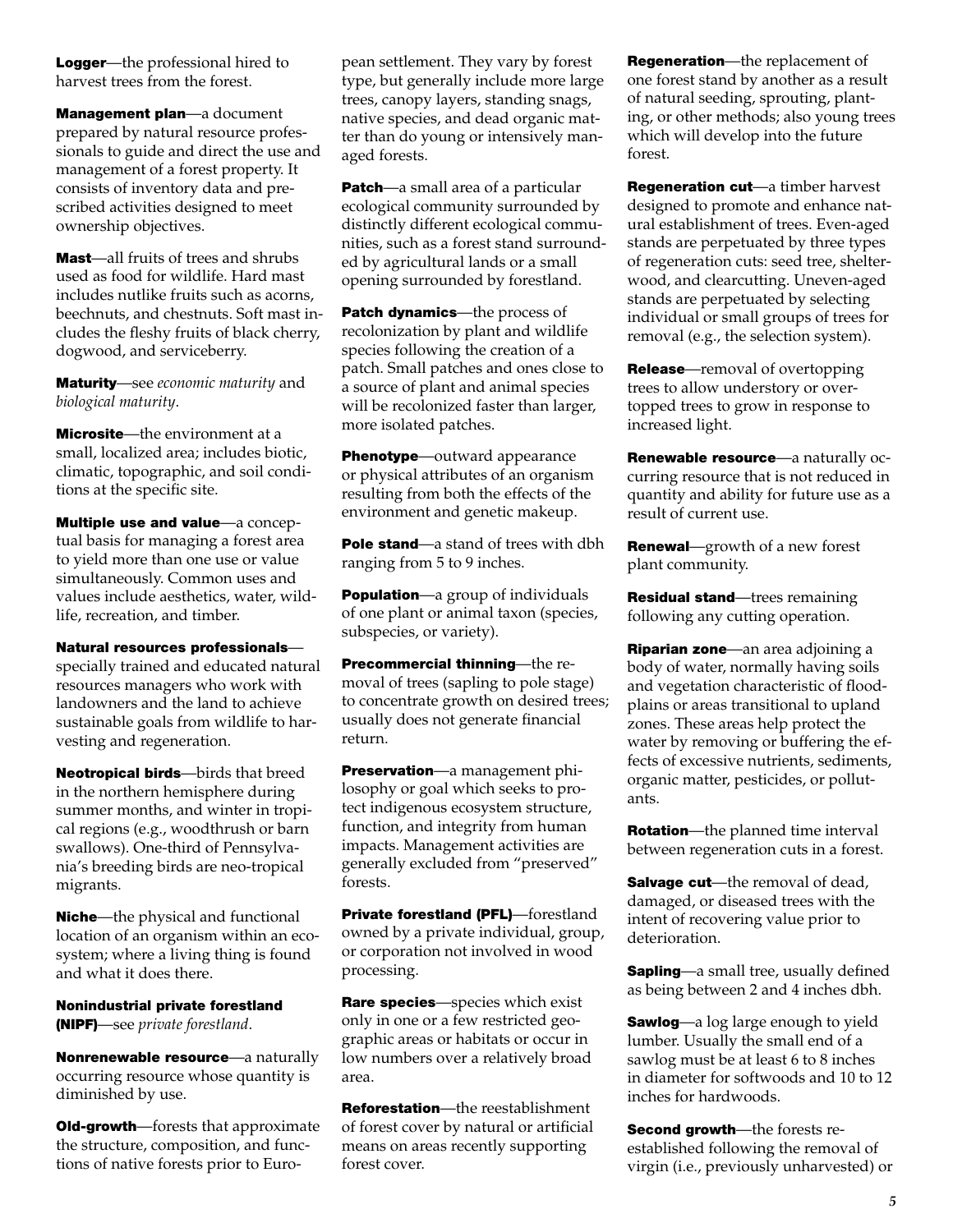old-growth stands. Most of Pennsylvania's forests are either second or third growth.

Seed tree cut-a regeneration cut where mature trees are left standing in a harvested area to provide seed for regeneration of the cut-over site.

Seedling—a young tree

originating from seed that is less than 4 feet tall and smaller than 2 inches in diameter at ground level.

Selection cut-a regeneration cut designed to create and perpetuate an uneven-aged forest. Trees may be removed singly or in small groups. A well-designed selection cut removes trees of lesser quality and trees in all diameter classes along with merchantable and mature high-quality sawlog trees. Should be differentiated from "select" or "selective" cuts, which often equate to high-grading.



Selective cut-a timber harvesting treatment in which the largest, most valuable trees are removed. Selective cuts often result in high-grading.

**Shelterwood**—a regeneration cut designed to stimulate reproduction by removing all overstory trees. This is achieved by a series of cuts over several years. Gradual reduction of stand density protects understory trees and provides a seed source for stand regeneration.

**Silviculture**—the art, science, and practice of establishing, tending, and reproducing forest stands.



**Site**—the combination of biotic, climatic, topographic, and soil conditions of an area; the environment at a location.

**Site quality**—the inherent productive capacity of a specific location (site) in the forest affected by available growth factors (light, heat, water, nutrients, anchorage); often expressed as tree height at a given age.

**Skid road**—roads incorporating water control and erosion structures designed for frequent use by skidding equipment.

**Skid trail**—trails used infrequently to drag logs to skid roads.

**Slash**—branches, tops, and cull trees left on the ground following a harvest. Although some of this material can be used for firewood, slash may be arranged in brush piles to provide wildlife cover. Left scattered, slash can protect seedlings and sprouts from deer browsing and reduce soil erosion.

**Snag**—a standing dead tree with few branches, or the standing portion of a broken-off tree. Snags may provide feeding and/or nesting sites for wildlife.

**Species**—a subordinate classification to a genus; reproductively isolated organisms that have common characteristics, such as eastern white pine or white-tailed deer.

Species richness-the number of species present in a community or a defined area.

**Spring seep**—a class of wetland created by groundwater emerging on lower slopes in small pools surrounded by vegetation. These create snow-free zones critical for wildlife feeding during winter.

**Stand**—a grouping of vegetation sufficiently uniform in species composition, age, and condition to be distinguished from surrounding vegetation types and managed as a single unit.

**Stand analysis**—the inventory of stands by species composition, average diameter, basal area, crown closure, regeneration, interfering plants, and tree quality to establish a baseline for silvicultural prescriptions. Stand analysis should occur before harvesting takes place.

**Stewardship plan—a guide prepared** by an approved natural resources professional that tells landowners what their resources are, what conditions they are in, and what can be done to help them achieve their goals.

Stream management zones—areas adjacent to waterbodies where unique management strategies are applied to protect water quality and maintain stream temperature through shading. Zone width is normally 50 feet, but varies according to site.

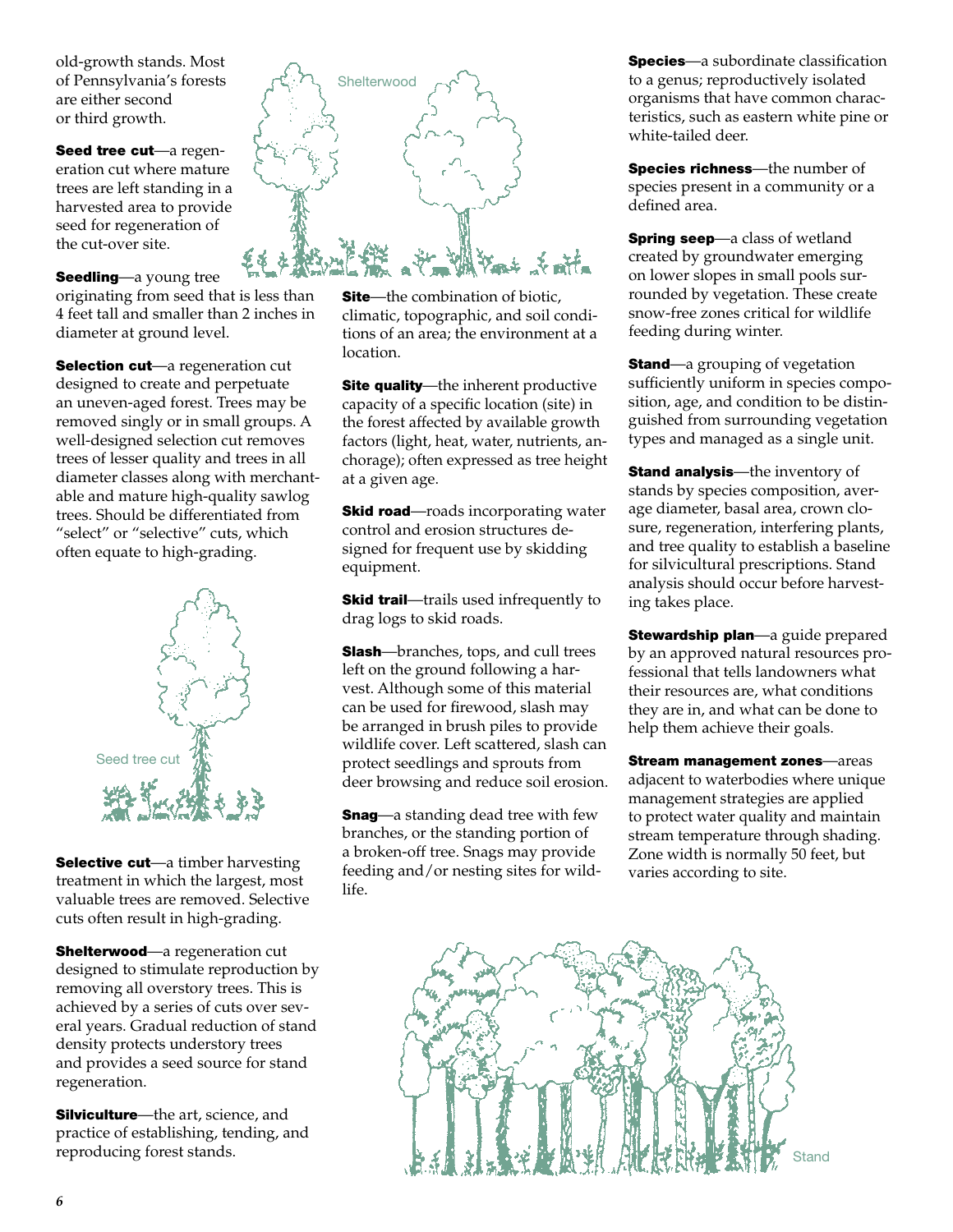

**Stumpage**—the commercial value of standing trees.

**Succession**—the natural series of replacements of one plant community (and the associated fauna) by another over time and in the absence of disturbance.

**Sustainability**—caring for the water and wildlife that rely on forests and working to ensure continuant and improved health of forest resources so that future generations receive the same or increased benefits.

**Sustained yield**—historically, a timber management concept in which the volume of wood removed is equal to growth within the total forest. The concept is applicable to nontimber forest values as well.

**Tending**—the process of caring for the forest in such a way to ensure its sustainability while advancing the owner's objectives.

Thinning—removal of trees to encourage growth of other selected individual trees. May be commercial or precommercial.

Threatened species—a species likely to become endangered in the foreseeable future, throughout all or a significant portion of its range, unless protected.

Timber cruise—the process of estimating the quality, quantity, and characteristics of trees in a forest.

**Timberland**—forestland producing or capable of producing crops of industrial wood (more than 20 cubic feet per acre per year), and not withdrawn from timber utilization. Formerly known as commercial forestland.

Timber stand improvement (TSI) a combination of intermediate treatments designed to improve growth and composition of the forest; often spoken of as TSI.

**Tolerance**—a characteristic of trees that describes the relative ability to thrive with respect to the growth factors (light, heat, water, nutrients, anchorage). For instance, a "shade-tolerant" species may thrive at low light levels.

Understory-the smaller vegetation (shrubs, seedlings, saplings, small trees) within a forest stand, occupying the vertical zone between the overstory and the herbaceous plants of the forest floor.

Uneven-aged stand—a group of trees of various ages and sizes growing together on a site.

Urban forestry—the professional management of natural resources in and around urban areas, including trees and associated vegetation, wildlife, and open space.

Vernal or autumnal ponds—a class of wetland characterized by small, shallow, temporary pools of fresh water present in spring and fall, which typically do not support fish but are very important breeding grounds for many species of amphibians. Some species completely depend on such ponds; examples are spring peepers and mole salamanders.